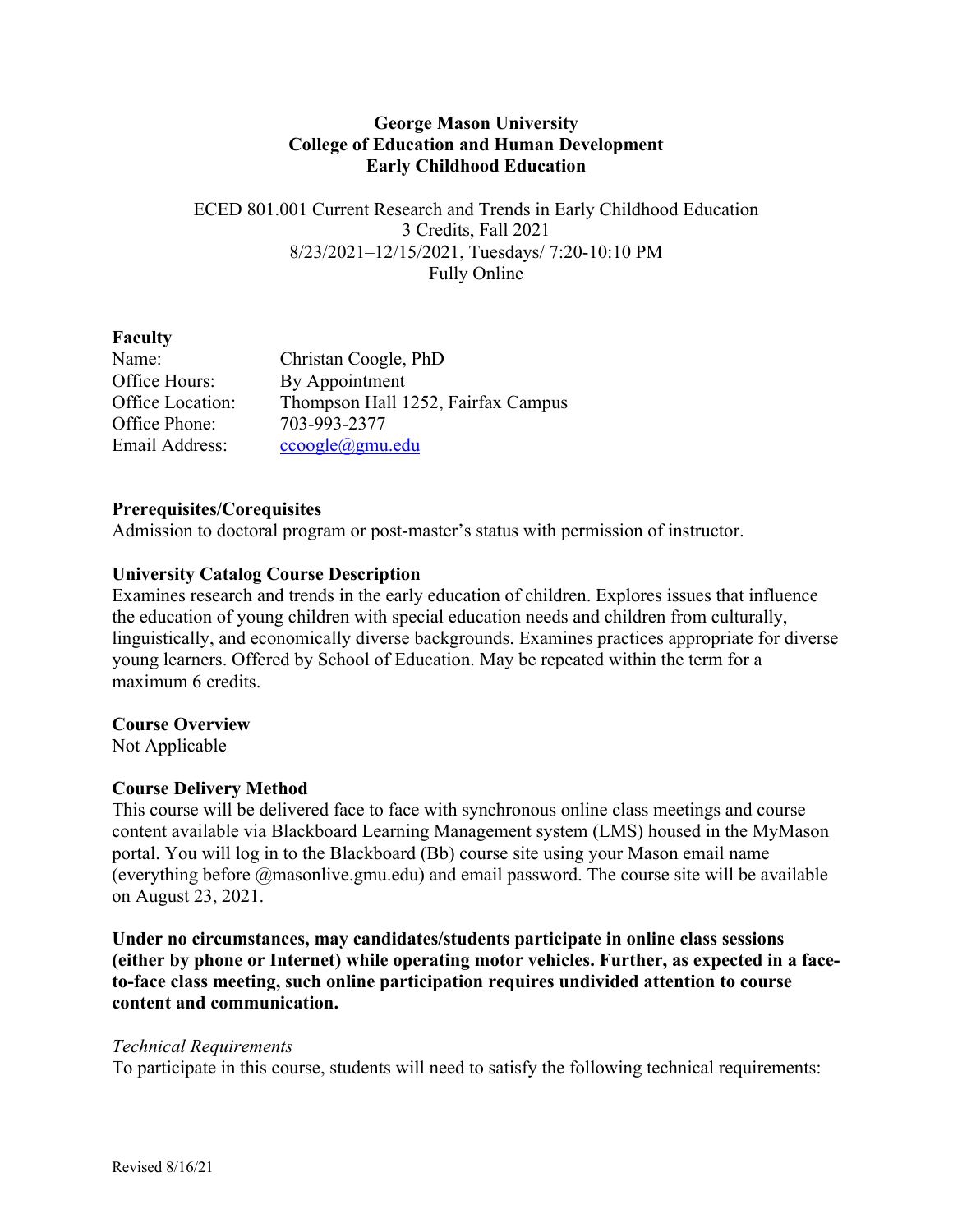• High-speed Internet access with standard up-to-date browsers. To get a list of Blackboard's supported browsers see https://help.blackboard.com/Learn/Student/Getting\_Started/Browser\_Support#supportedbrowsers

To get a list of supported operation systems on different devices see https://help.blackboard.com/Learn/Student/Getting\_Started/Browser\_Support#testeddevices-and-operating-systems

- Students must maintain consistent and reliable access to their GMU email and Blackboard, as these are the official methods of communication for this course.
- Students will need a headset microphone for use with the Zoom or Blackboard Collaborate web conferencing tool.
- Students may be asked to create logins and passwords on supplemental websites and/or to download trial software to their computer or tablet as part of course requirements.
- The following software plug-ins for PCs and Macs, respectively, are available for free download:
	- o Adobe Acrobat Reader: https://get.adobe.com/reader/
	- o Windows Media Player: https://support.microsoft.com/en-us/help/14209/getwindows-media-player
	- o Apple Quick Time Player: www.apple.com/quicktime/download/

# *Expectations*

- Course Week: Our synchronous classes will be every Tuesday as indicated in the Class Schedule of this syllabus.
- Log-in Frequency: Students must actively check the course Blackboard site and their GMU email for communications from the instructor, class discussions, and/or access to course materials at least 4 times per week.
- Participation: Students are expected to actively engage in all course activities throughout the semester, which includes viewing all course materials, completing course activities and assignments, and participating in course discussions and group interactions.
- Technical Competence: Students are expected to demonstrate competence in the use of all course technology. Students who are struggling with technical components of the course are expected to seek assistance from the instructor and/or College or University technical services.
- Technical Issues: Students should anticipate some technical difficulties during the semester and should, therefore, budget their time accordingly. Late work will not be accepted based on individual technical issues.
- Workload: Please be aware that this course is **not** self-paced. Students are expected to meet *specific deadlines* and *due dates* listed in the **Class Schedule** section of this syllabus. It is the student's responsibility to keep track of the weekly course schedule of topics, readings, activities and assignments due.
- Instructor Support: Students may schedule a one-on-one meeting to discuss course requirements, content, or other course-related issues. Those unable to come to a Mason campus can meet with the instructor via telephone or web conference. Students should email the instructor to schedule a one-on-one session, including their preferred meeting method and suggested dates/times.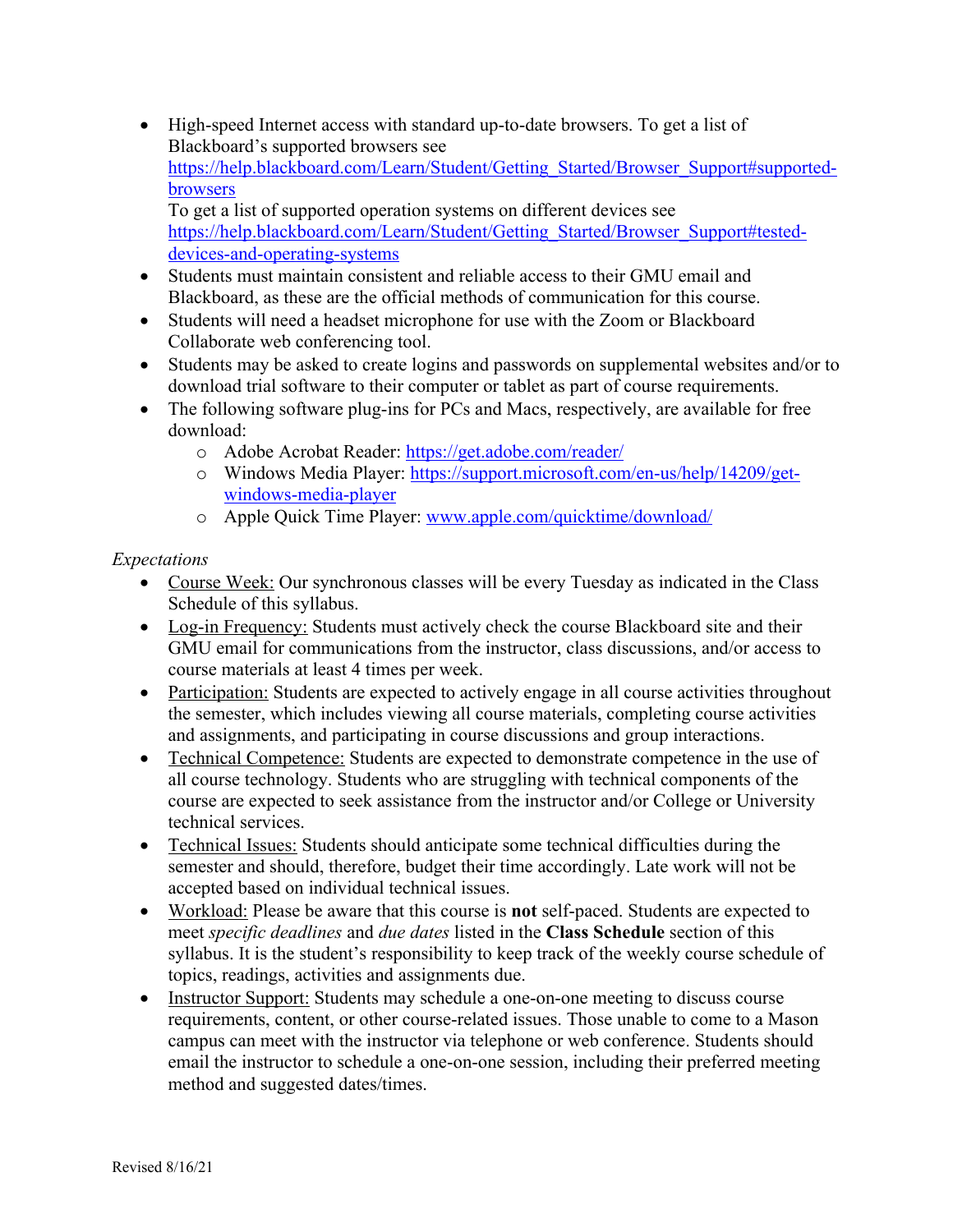- Netiquette: The course environment is a collaborative space. Experience shows that even an innocent remark typed in the online environment can be misconstrued. Students must always re-read their responses carefully before posting them, so as others do not consider them as personal offenses. *Be positive in your approach with others and diplomatic in selecting your words*. Remember that you are not competing with classmates, but sharing information and learning from others. All faculty are similarly expected to be respectful in all communications.
- Accommodations: Online learners who require effective accommodations to ensure accessibility must be registered with George Mason University Disability Services.

### **Learner Outcomes or Objectives**

This course is designed to enable students to do the following:

- 1. Analyze original research using different methodologies and list strengths and limitations of the research studies for practice.
- 2. Synthesize research on practices appropriate for diverse learners, indicating when there is enough research support for a particular practice.
- 3. Present knowledge of quantitative and qualitative methodologies relevant to diverse learners, emphasizing convergent evidence.
- 4. Construct issues surrounding research-based practices for diverse groups of learners.
- 5. Communicate knowledge of the presentation and publication process, including addressing various target audiences and target conferences/journals.

**Professional Standards** (Council of Exceptional Children and National Association for the Education of Young Children)

Upon completion of this course, students will have met the following professional standards: Not Applicable

# **Required Texts**

American Psychological Association. (2020). *Publication manual of the American Psychological Association* (7th ed.). Author. ISBN: 9781433832178

Additional articles, chapters, and sections of chapters as indicated on the course schedule will be on the library website through e-reserves or e-journals or through blackboard.

#### **Course Performance Evaluation**

Students are expected to submit all assignments on time in the manner outlined by the instructor (e.g., Blackboard, VIA, hard copy).

| <b>Assignments</b>                                                 | <b>Due Dates</b><br>*note draft<br>materials are not<br>listed here* | <b>Points</b> |
|--------------------------------------------------------------------|----------------------------------------------------------------------|---------------|
| Attendance & Participation<br>(Learning Outcomes $1, 2, 3, 4, 5$ ) | Ongoing                                                              |               |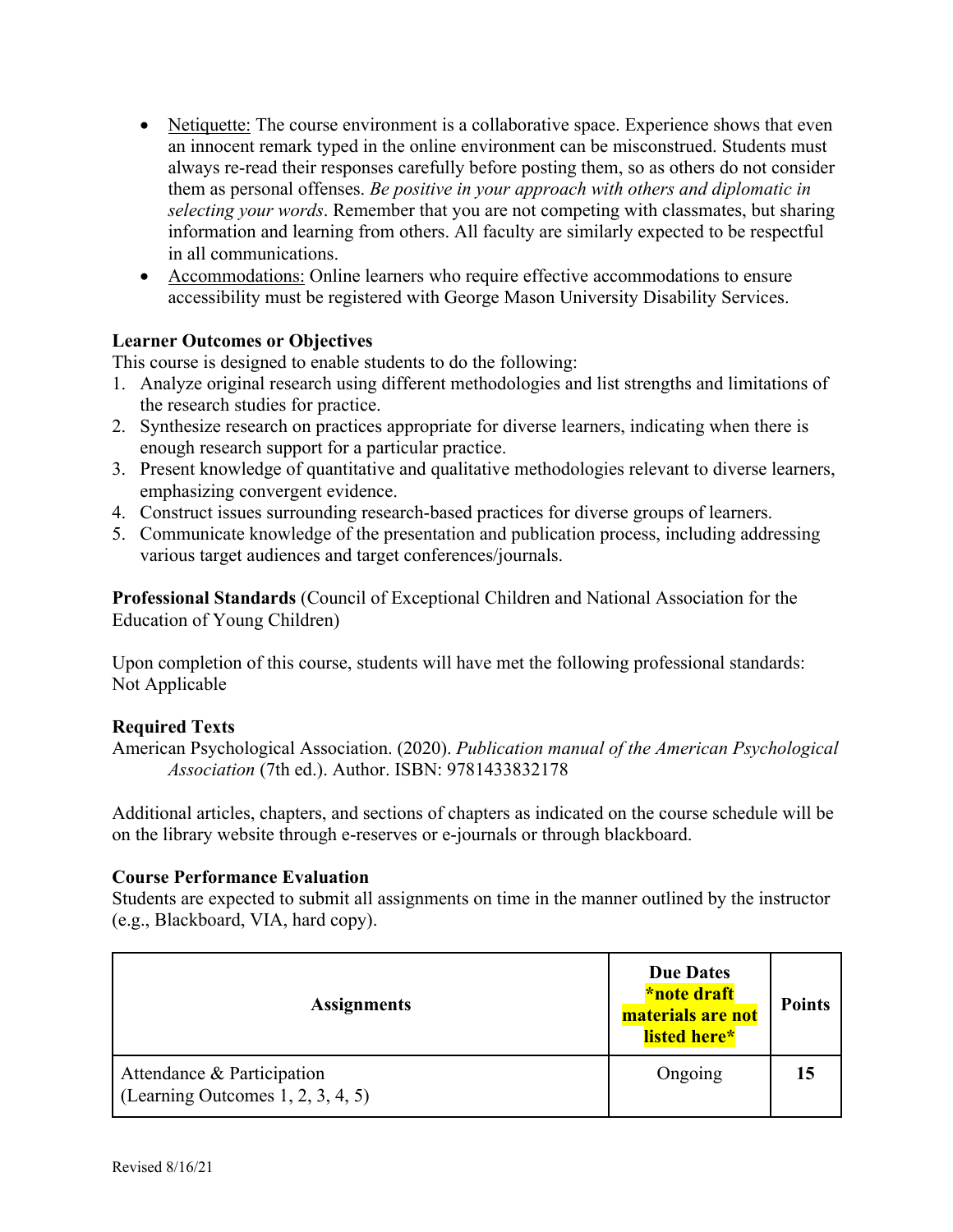| The Big Picture                                                                                                                                                                                                                                                                   | 8/31                                      | 10                               |
|-----------------------------------------------------------------------------------------------------------------------------------------------------------------------------------------------------------------------------------------------------------------------------------|-------------------------------------------|----------------------------------|
| Early Childhood Research Project (ECRP) (Learning Outcomes<br>2, 3, 4, 5<br><b>ECRP 1: Literature Review</b><br>ECRP 2: Draft Outline<br>ECRP 3: Research Seminar on Individual Research Interests<br>ECRP 4: Annotated Outline<br>ECRP 5: Early Childhood Research Project Paper | 9/14<br>10/5<br>Ongoing<br>10/26<br>11/23 | 55<br>10<br>10<br>10<br>10<br>15 |
| Group or Individual Practitioner Outline<br>(Learning Outcomes 2, 4, 5)                                                                                                                                                                                                           | 11/30                                     | 10                               |
| Early Childhood Scholar Interview                                                                                                                                                                                                                                                 | 11/30                                     | 10                               |
| <b>TOTAL</b>                                                                                                                                                                                                                                                                      |                                           | 100                              |

# • **Assignments and/or Examinations**

# **The Big Picture: Review of Current Research (10 points)**

Students will review available peer-reviewed research articles published in the most recent and available issues of a major journal or journals related to early childhood education. Examples of journals include:

- Early Childhood Education Journal
- Early Childhood Development and Care
- Early Childhood Research Quarterly
- Early Education and Development
- Infants and Young Children
- Journal of Applied Developmental Psychology
- Journal of Early Childhood Literacy
- Journal of Early Childhood Research
- Journal of Early Childhood Teacher Education
- Journal of Early Intervention
- Journal of Research in Childhood Education
- Topics in Early Childhood Special Education

Students will review at least 20 abstracts and should feel free to review more than 20. Students will read the abstracts and track the research topics covered in the articles. They will cut and paste the abstracts of the research articles into one document and include an APA formatted citation for each. Students will display these topics using a graphic, graphic organizer, or other visual that makes sense. Students will submit this assignment to Blackboard, and they will present their Big Picture in class.

# **Early Childhood Research Project (ECRP) (55 points)**

The Early Childhood Research Project (ECRP) has five parts. Students will choose a particular interest topic within the early childhood education and/or early childhood special education field.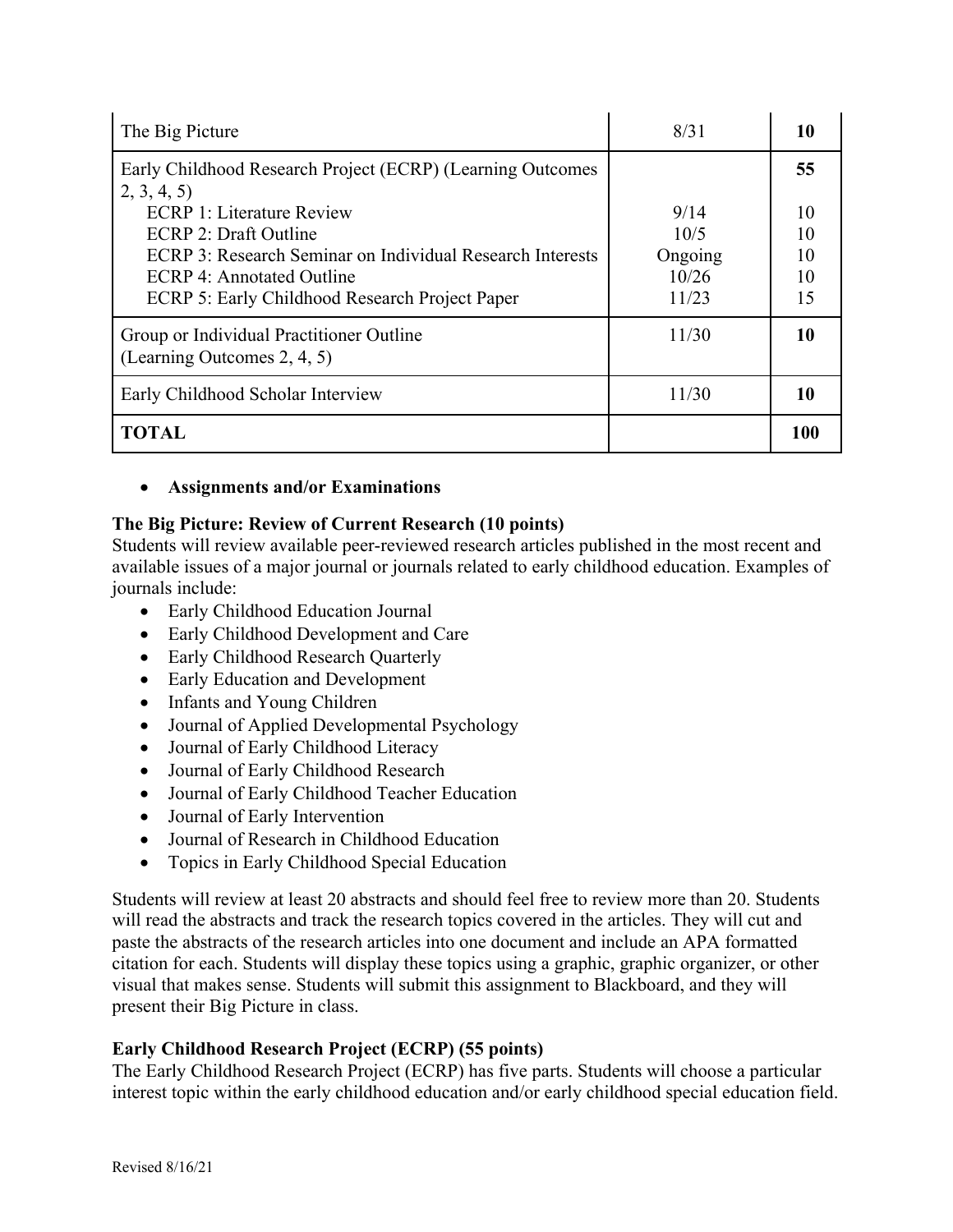The literature review, draft outline, research seminar, and annotated outline will support the student in developing their ECRP 5. Students will cite current research from relevant peerreviewed sources to support the information they provide. They will use in-text citations and include a reference list per APA style guidelines.

# • *ECRP 1: Literature Review (10 points)*

Students will conduct a literature review on their topic of interest. Students can use PsycINFO or other appropriate databases. Students will keep track of keywords used in their search. At a minimum, students will summarize 10 research articles and include documentation of children and families studied, methodologies employed, questions asked, and findings. Students will organize the information in a chart (see example below). Students will submit their ECRP 1 to Blackboard, and they will share key findings (patterns across studies and gaps which they have an interest in studying) with their peers in class.

|  |  | Author(s) Year   Method   RQs   Participants   IV   DV   Procedures   Results |  |  |
|--|--|-------------------------------------------------------------------------------|--|--|
|  |  |                                                                               |  |  |

# • *ECRP 2: Draft Outline (10 points)*

Students will complete an initial outline for ECRP 5. To complete this outline, students will organize their introduction topics using a "funnel down" approach (broad introduction and significance of the topic, summary of the literature, gaps/research problem, research question(s)), and methods (e.g., setting and participants, design, procedures [including intervention if applicable], measure(s), and data analysis). Students will attach an APA-formatted reference list with at least 10 research article citations that they plan to use in their paper (it is likely these will overlap with the research articles included in ECRP 1). Students will submit their ECRP 2 to Blackboard.

# • *ECRP 3: Research Seminar on Individual Research Interests (10 points)*

Students will identify the date the class will discuss the research topic of their ECRP. **Students will identify at least two peer-reviewed articles from their literature review that are particularly important considering their research interests. These will be inserted as part of our required reading. Students will post their readings on our Blackboard site at least two weeks before the date of their seminar.** Students will lead a discussion surrounding their topic of interest and selected readings. The discussion should include an introduction/significance of topic, patterns in the literature, gaps in the literature, potential research questions and potential components found within methods [research design, participants and setting(s) which they have interest, measures and/or data sources, and analysis]. **Students who are NOT leading the discussion should be prepared to share a response, and should also bring at least two questions to pose to the group.** The questions can be related to something they would like to seek clarification or something that they are interested in discussing. Students will submit the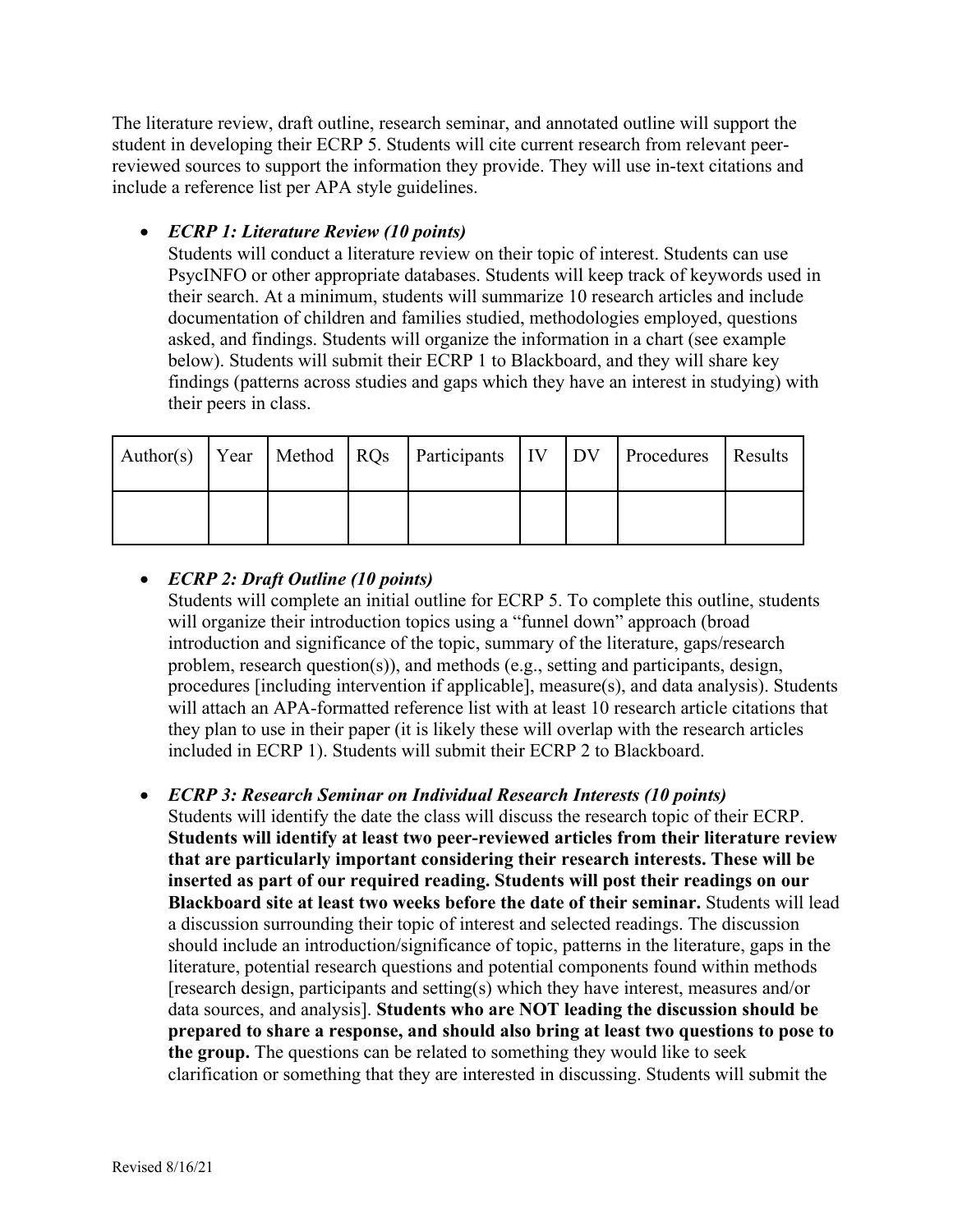articles on the class discussion board and will share their presentation in class during the class session they signed up for.

# • *ECRP 4: Annotated Outline (10 points)*

Students will revise their draft outline based on the feedback they receive, and they will decide in which sections in the outline they will include particular research articles, patterns and gaps they identify, specific research questions, and details within the method section (e.g., participants, setting, design, procedures, measures, analysis). Students will include at least 10 research articles, and they can overlap with previously identified articles. Students will submit ECRP to Blackboard.

# • *ECRP 5: Early Childhood Research Project Paper (15 points)*

Students will use their outline to write ECRP 5. ECRP 5 will include a thorough introduction to the topic, summary of the literature (e.g., patterns across the research you reviewed, similarities across the research you reviewed), and building of the rationale for the topic (gaps in the literature/research problem). In addition, students will identify a potential research question or questions within their paper that they could potentially answer in the future. The paper should also include a thorough method section. The method section should include setting and participants, design, procedures (including intervention if applicable), measure(s), and data analysis. This should be a product that students could use as the introduction and method within a potential manuscript. Students will submit ECRP 5 to Blackboard.

### **Group OR Individual Practitioner Outline (10 points)**

Students will work in small groups with peers who have similar interests OR individually to prepare an outline for a manuscript to be submitted to a practitioner journal (e.g., *Young Exceptional Children*, *Teaching Exceptional Children*). Groups will search early childhood practitioner journals for articles related to their topic to identify gaps in the literature and refine their topic. Groups will develop an outline that would align with a submission to a practitioner journal. Outlines should include sections for scenarios, an introduction, specific references, and a step-by-step guide on how to implement the topic the group is writing about. Students will submit their outline to Blackboard. Note: if any groups would like to extend this assignment by collaboratively drafting and writing a practitioner article to submit for publication, Dr. Coogle would be happy to discuss and support you with this.

# **Early Childhood Scholar Interview (10 points)**

Students will consider their interests and will identify two early childhood and/or early childhood special education scholars outside of George Mason University with whom they have similar interests. Students will develop at least five interview questions related to their field of study (e.g., their research focus, implications for future research and practice). Students should record responses and prepare to share the responses, similarities, differences, and implications in class. Students will submit their notes to Blackboard, and will provide a summary via class discussion.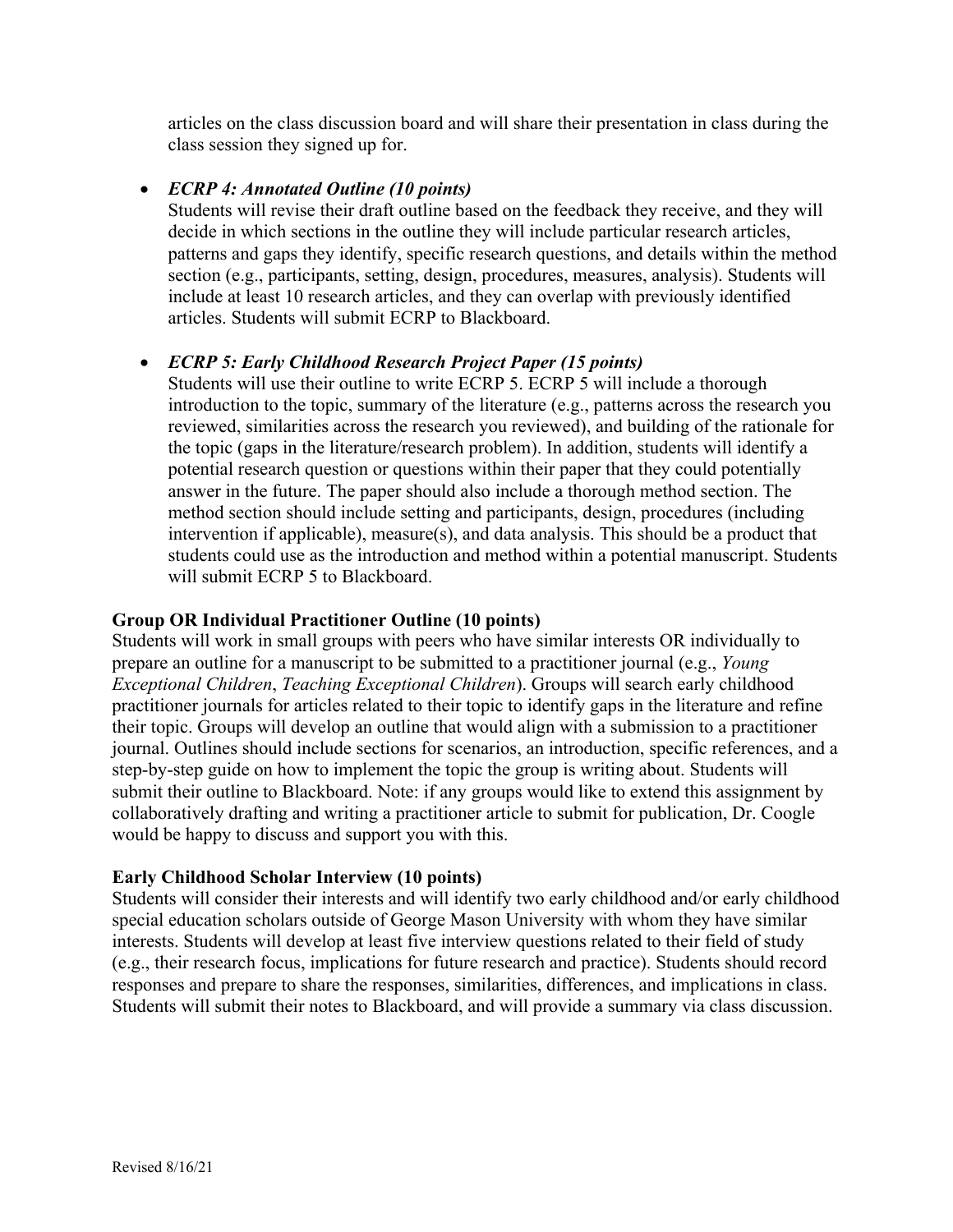### **Attendance and Participation (15 points)**

Because active participation and engagement are imperative for optimal learning, preparation for and participation in in-class and online activities will be evaluated based on the following criteria:

- Students attend class, arrive on time, and stay for the entire class period.
- Students use laptops and personal devices for instructional purposes only.
- Students complete readings and prepare for class activities prior to class as evidenced by their ability to discuss and write about the concepts presented and examined in the texts as well as participate fully in related activities.
- Students are actively involved in in-class and online learning experiences as evidenced by (a) participating in all activities, (b) engaging in small- and large-group discussions, (c) completing written work related to the activities, and (d) supporting the participation and learning of classmates.
- Students show evidence of critical reflective thinking through in-class and online discussions, activities, and written reflections.
- Students display professional dispositions at all times while interacting with the instructor and other students.
- Students complete participation activities across the semester that complements the scheduled course topic. Instructors will periodically collect artifacts from the activities. Students in attendance and who actively engage in the learning experience will receive credit for their efforts. Graded participation activities are not announced and are implemented at the discretion of the instructor.

#### **Written Assignments**

All formal written assignments will be evaluated for content and presentation. The American Psychological Association, Sixth Edition (APA) style will be followed for all written work. All written work unless otherwise noted must be completed on a word processor and should be proofread carefully. (Use spell check!) If students are not confident of their own ability to catch errors, they should have another person proofread their work. When in doubt, they should check the APA manual. Portions of the APA manual appear at the Style Manuals link on the Mason library website at http://infoguides.gmu.edu/content.php?pid=39979. Students may consult the Writing Center for additional writing support.

Students will do the following:

- 1. Present ideas in a clear, concise, and organized manner. (Avoid wordiness and redundancy.)
- 2. Develop points coherently, definitively, and thoroughly.
- 3. Refer to appropriate authorities, studies, and examples to document where appropriate. (Avoid meaningless generalizations, unwarranted assumptions, and unsupported opinions.)
- 4. Use correct capitalization, punctuation, spelling, and grammar.
- 5. Type the paper with double spacing, indented paragraphs, 1-inch margins all around, and 12-point Times New Roman font.

# • **Grading**

 $A = 95-100$   $A = 90-94$   $B = 87-89$   $B = 80-86$   $C = 70-79$   $F = 70$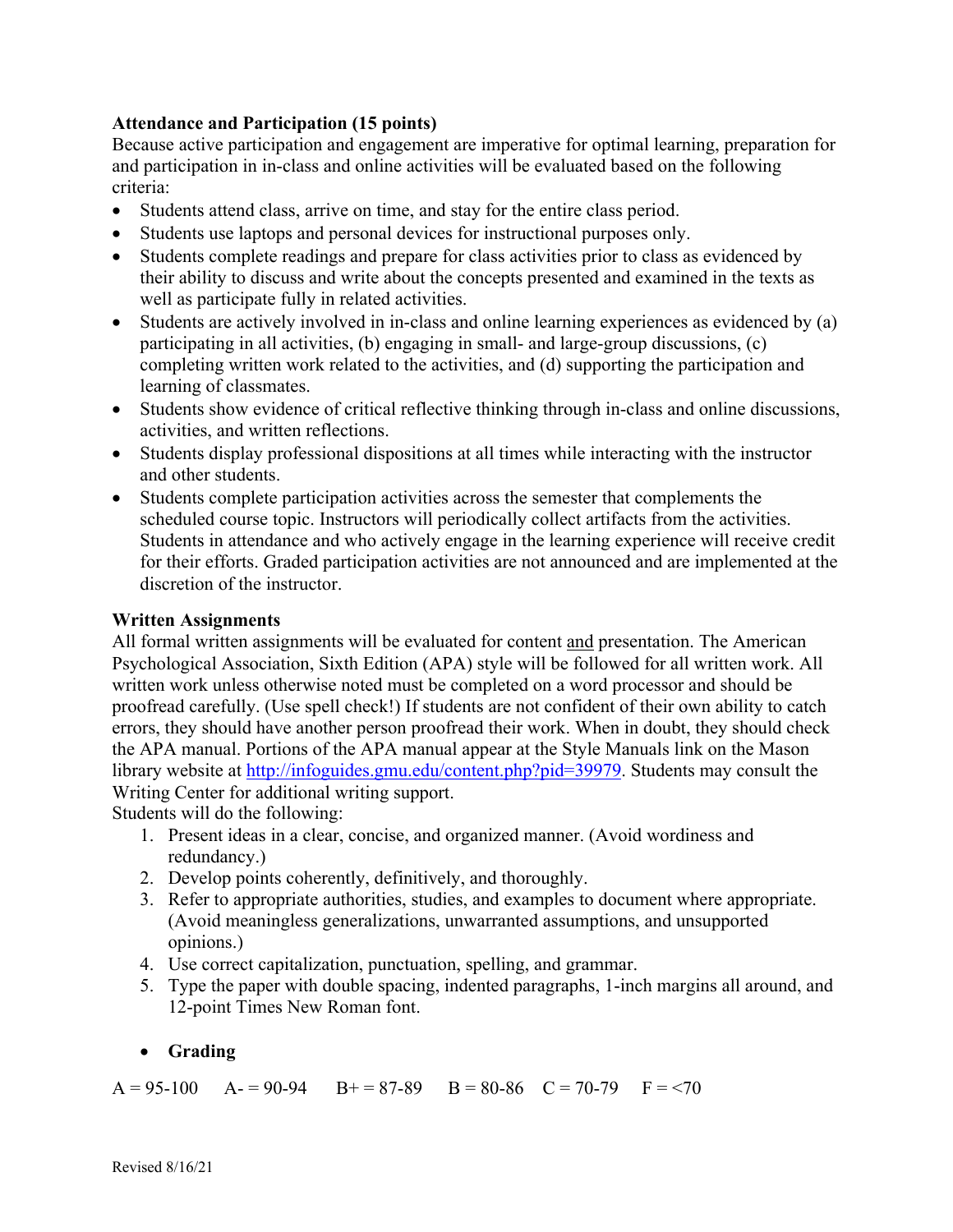Incomplete (IN): This grade may be given to students who are passing a course but who may be unable to complete scheduled coursework for a cause beyond reasonable control.

All CEHD students are held to the university grading policies as described in the Academic Policies section of the current catalog, which can be accessed at http://catalog.gmu.edu. A 3.0grade point average is required for completion of the graduate degree.

### **Professional Dispositions**

Students are expected to exhibit professional behaviors and dispositions at all times. See https://cehd.gmu.edu/students/policies-procedures/.

| Date                   | <b>Class Topics and Activities</b>                                                                                                                                                                                                         | <b>Assignments &amp; Readings Due</b>                                                         |
|------------------------|--------------------------------------------------------------------------------------------------------------------------------------------------------------------------------------------------------------------------------------------|-----------------------------------------------------------------------------------------------|
| 1<br>8/24              | Introduction to Course and Early<br>Childhood Education and Early Childhood<br>Special Education Research: Rationale,<br>Data, and Practice<br>Introduction to Big Picture Assignment<br>Seminar Sign up<br><b>Big Picture Application</b> | Syllabus<br>Begin to Review Peer-Reviewed<br>Literature Regarding Topics of<br>Interest (TOI) |
| $\overline{2}$<br>8/31 | <b>Big Picture Presentations</b><br><b>Individual Research Interests Discussion</b><br>Developing an Introduction<br>Literature Review Funnel into Problem<br>Statement                                                                    | Due to Bb $(8/31)$ – Big Picture<br>and Big Picture Presentation<br><b>TOI</b> Reading        |
| $\overline{3}$<br>9/7  | <b>Choice Assignment Discussion</b><br>Databases and Keywords<br>Synthesizing the Literature<br><b>Review Examples</b><br><b>ECRP 1 Application</b><br>Group Workshops                                                                     | <b>TOI</b> Reading                                                                            |

#### **Class Schedule**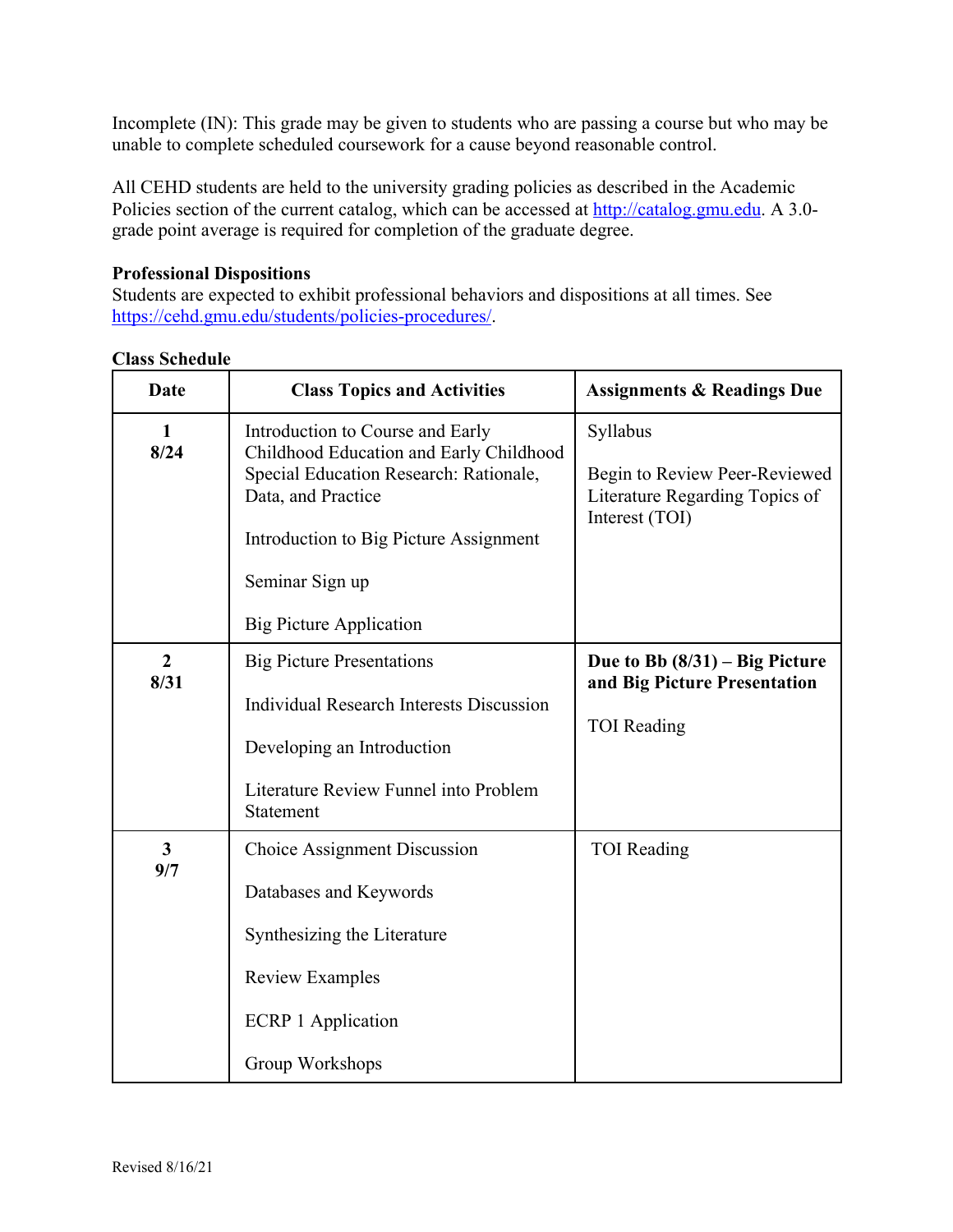| <b>Date</b>                     | <b>Class Topics and Activities</b>                                                      | <b>Assignments &amp; Readings Due</b>                                                      |
|---------------------------------|-----------------------------------------------------------------------------------------|--------------------------------------------------------------------------------------------|
| $\overline{\mathbf{4}}$<br>9/14 | <b>ECRP 1 Presentations</b><br><b>Research Methods</b>                                  | Due to Bb $(9/14)$ – ECRP 1:<br><b>Literature Review and ECRP</b><br><b>1 Presentation</b> |
|                                 | Literature search strategies (810 students<br>share from guest presentation)            | <b>TOI</b> Reading                                                                         |
|                                 | Group Practitioner Outline Workshops                                                    |                                                                                            |
| $\overline{5}$<br>9/21          | No Class Meeting: Independent Work on ECRP 2 and Research Seminar<br><b>Preparation</b> |                                                                                            |
| 6<br>9/28                       | <b>Research Methods Continued</b>                                                       | <b>ECRP 2 Draft Due</b>                                                                    |
|                                 | <b>ECRP 2 Peer Review</b>                                                               | <b>TOI</b> Reading                                                                         |
| $\overline{7}$<br>10/5          | Disseminating Research: Publication,<br>Presentation, and Policy                        | Due to Bb $(10/5)$ – ECRP 2:<br><b>Draft Outline</b>                                       |
|                                 | Research Seminar on Individual Research<br>Interests (Dr. Christan Coogle)              | <b>Research Seminar</b><br>Preparation                                                     |
|                                 | Group Practitioner Outline Workshops                                                    | Readings to be Announced                                                                   |
| 8<br>10/12                      | No Class Meeting: Fall Break Monday Classes Meet on Tuesday                             |                                                                                            |
| 9<br>10/19                      | Research Seminar on Individual Research<br>Interests (Dr. Daniel Ferguson)              | <b>Research Seminar</b><br>Preparation                                                     |
|                                 | Group Practitioner Outline Workshops                                                    | Readings to be Announced                                                                   |
| 10<br>10/26                     | Research Seminar on Individual Research<br>Interests (Dr. Colleen Vesely)               | Due to Bb (10/26) - ECRP 4:<br><b>Annotated Outline</b>                                    |
|                                 | Group Practitioner Outline Workshops                                                    | <b>Research Seminar</b><br><b>Preparation</b>                                              |
|                                 |                                                                                         | Readings to be Announced                                                                   |
| 11<br>11/2                      | Research Seminar on Individual Research<br>Interests (student)                          | <b>Research Seminar</b><br>Preparation                                                     |
|                                 | Group Practitioner Outline Workshops                                                    | Readings to be Announced                                                                   |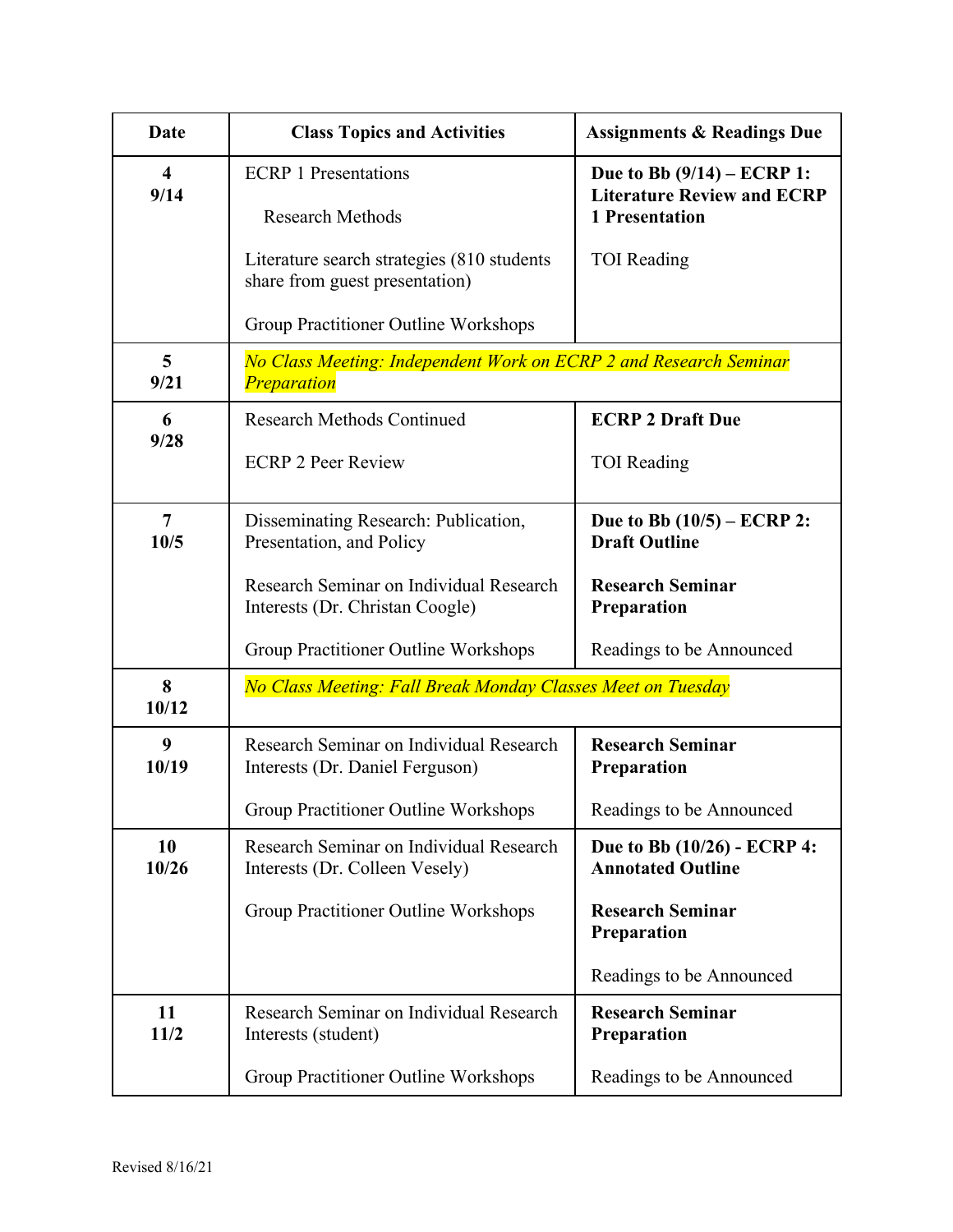| <b>Date</b> | <b>Class Topics and Activities</b>                                                                                                                              | <b>Assignments &amp; Readings Due</b>                                                  |
|-------------|-----------------------------------------------------------------------------------------------------------------------------------------------------------------|----------------------------------------------------------------------------------------|
| 12<br>11/9  | Research Seminar on Individual Research<br>Interests (student)                                                                                                  | <b>ECRP 5 Draft 1 Due</b>                                                              |
|             | <b>ECRP 5 Peer Review</b>                                                                                                                                       | <b>Research Seminar</b><br>Preparation                                                 |
|             | Group Practitioner Outline Workshops                                                                                                                            | Readings to be Announced                                                               |
| 13<br>11/16 | Research Seminar on Individual Research<br>Interests (student)                                                                                                  | <b>ECRP 5 Draft 2 Due</b>                                                              |
|             | <b>ECRP 5 Peer Review</b>                                                                                                                                       | <b>Research Seminar</b><br>Preparation                                                 |
|             | Group Practitioner Outline Workshops                                                                                                                            | Readings to be Announced                                                               |
| 14<br>11/23 | Research Seminar on Individual Research<br>Interests (student)                                                                                                  | Due to Bb (11/23) - ECRP 5:<br><b>Early Childhood Research</b><br><b>Project Paper</b> |
|             | <b>ECRP 5 Peer Review</b>                                                                                                                                       |                                                                                        |
|             | Group Practitioner Outline Workshops                                                                                                                            | <b>Research Seminar</b><br>Preparation                                                 |
|             |                                                                                                                                                                 | Readings to be Announced                                                               |
| 15<br>11/30 | Research Seminar on Individual Research<br>Interests (student)                                                                                                  | Due to Bb $(11/30)$ – Early<br><b>Childhood Scholar Interviews</b>                     |
|             | <b>Closing Discussion:</b><br>Defining a Line of Research                                                                                                       | Due to Bb $(11/30)$ – Group or<br><b>Individual Practitioner</b><br><b>Outline</b>     |
|             | Developing Long Term and Short-term<br>Career Goals in Early Childhood<br><b>Education and Early Childhood Special</b><br><b>Education Leadership Positions</b> |                                                                                        |

Note: Faculty reserves the right to alter the schedule as necessary, with notification to students.

### **Core Values Commitment**

The College of Education and Human Development is committed to collaboration, ethical leadership, innovation, research-based practice, and social justice. Students are expected to adhere to these principles: http://cehd.gmu.edu/values/.